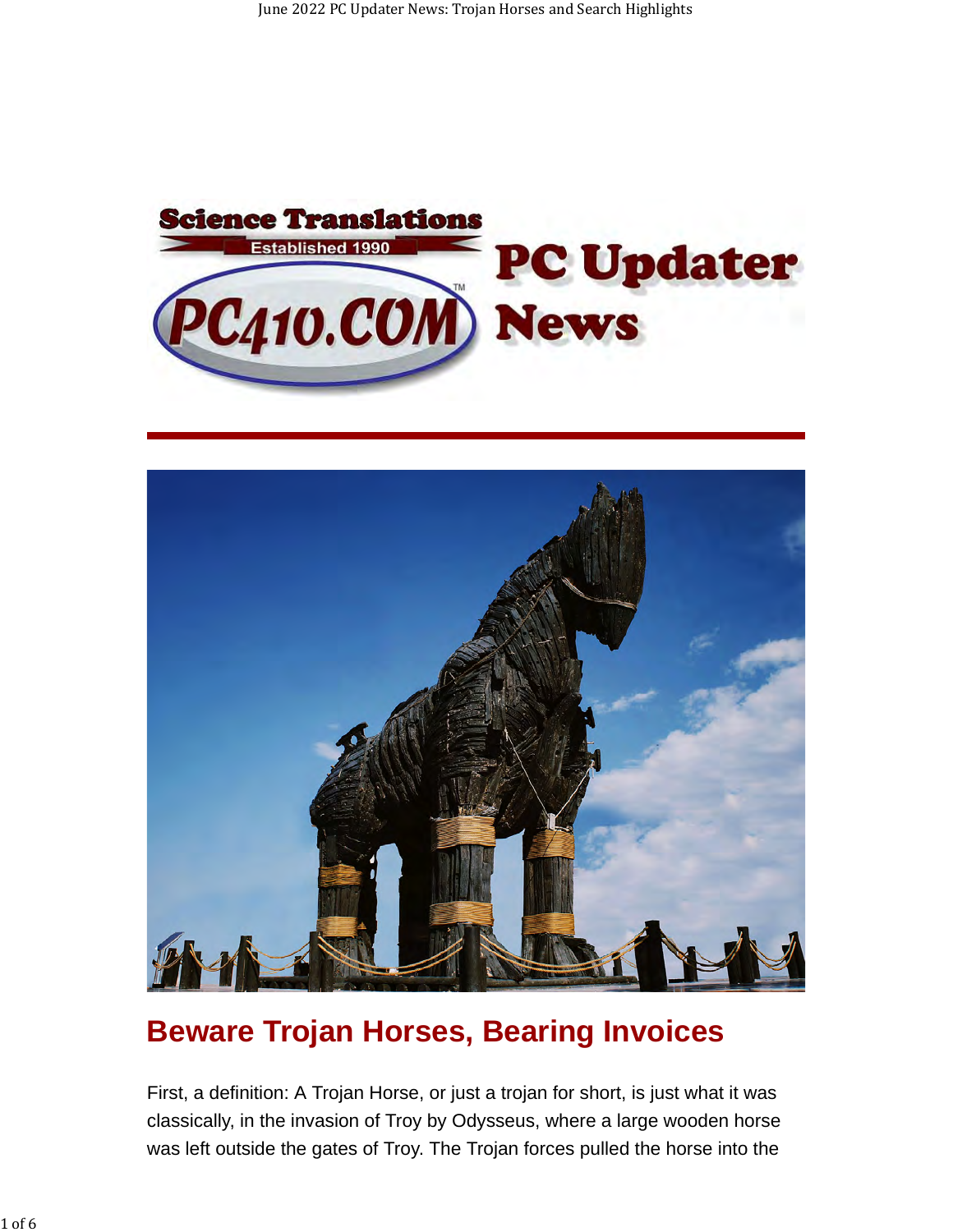city as a victory trophy, but Odysseus and a small force of soldiers were hidden inside, and when they emerged at night, they opened the city gates for their forces. That ended that war.

For the modern era, it's a file sent to you, or sometimes that you searched for, that is not what it claims to be.

- It's a document that claims to be an invoice, but is ransomware or banking spyware.
- It's a download of a "driver search program" to update your computer, ALWAYS a bad idea even if it worked, but the real payload is malware that intercepts your searches and banking logins.
- It's a download that claims to be game cheat codes, but that would be just a list, a short document, and yet it somehow needs to be an installed program.
- And very popular right now, there are browser plugins that claim to provide maps, coupons, recipes, or search features, but just turn your computer into a slow machine that clicks advertisements all day long to make money for the authors.

### **Best Defenses**

The best defense, back in Troy, would have been guards at the gate that not only didn't have the authority to look a literal wooden gift horse in the mouth and pull it into the city, but didn't actually even have the ability to open the gate. In modern times, that means that your computer user accounts should not have admin rights, and so have no ability to install software. According to Microsoft, that simple precaution blocks over 90% of malware.

Some trojans get into computers through holes in software. The news outlets report these as 'you must immediately update' some popular program, but they announce it from three days to a week too late. Software that automatically updates the most-popular software on your computer quickly blocks the security gaps that were patched by the publishers, and then announced, which is of course the signal for the trojan authors that says, "Found a way in, and most systems are unpatched, let's go!" There are several good updaters, call if you need help choosing one.

And a good up-to-date endpoint security program with heuristic filters (behavior detection) should catch what's left. What gets past those three layers of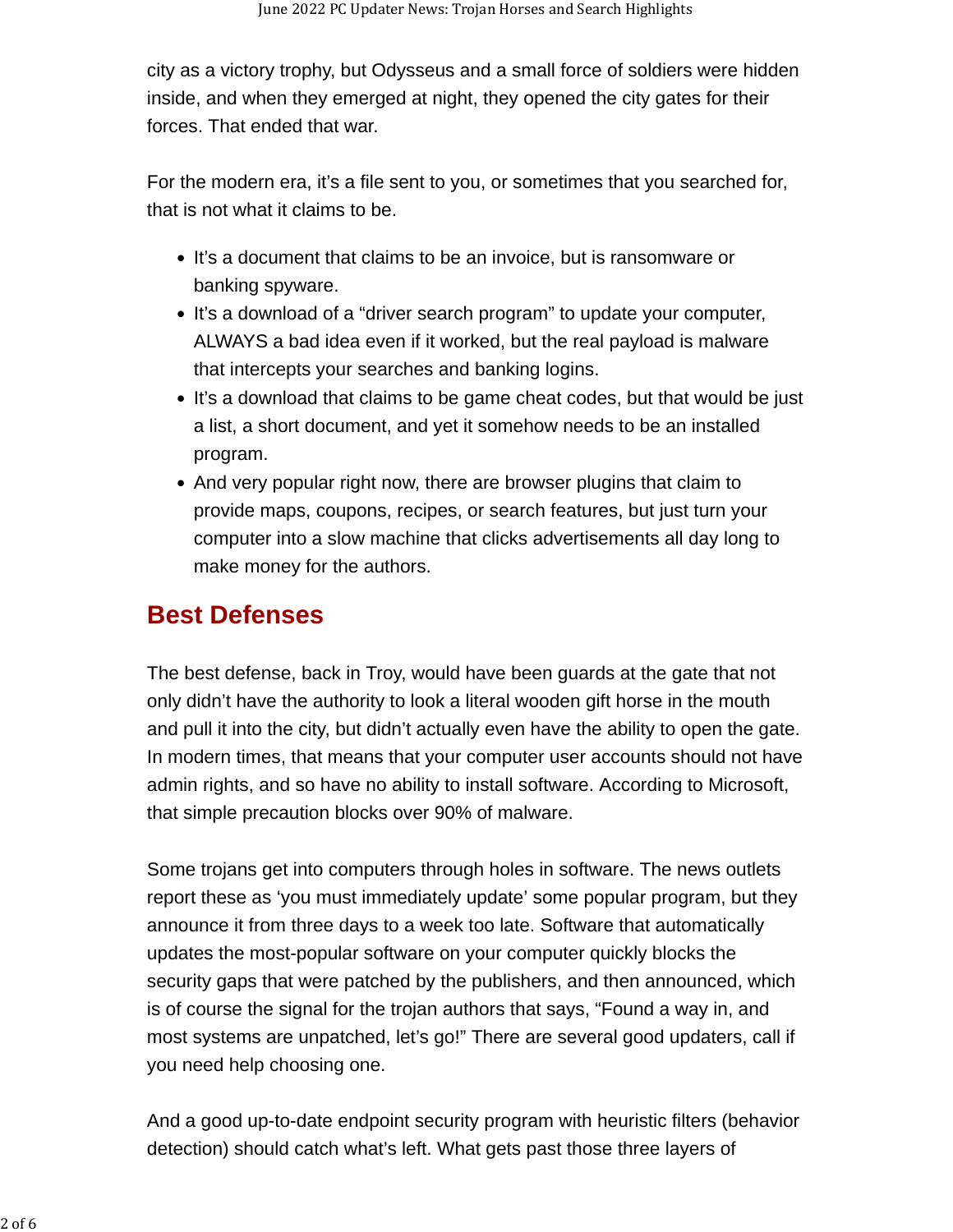protection is usually low-level stuff that can be cleaned up very quickly, nearly always browser add-ins.

![](_page_2_Picture_2.jpeg)

### **Recognizing Trojan Horses**

Lately, I'm seeing an increase in emails arriving here and at clients that are fake invoices. There are multiple types:

An "invoice" attached as an html file, urgent or overdue, from some sender you don't know. You can always delete these; they are either dangerous ransomware or an attempt to steal your login for an email account or a credit card. Nobody legit, ever, will send an invoice as an attached HTML file, which is short for Hypertext Markup Language, or, more simply, a saved web page. Delete the email.

An invoice saved for you in an online shared account, frequently Google Docs or Amazon Web Services, and again, it's an unknown sender. The payload is the same dangerous junk. Delete the email.

And there are still zip files arriving as invoices, with a password. Delete these. No one sends invoices in a zip file and adds password security and tells you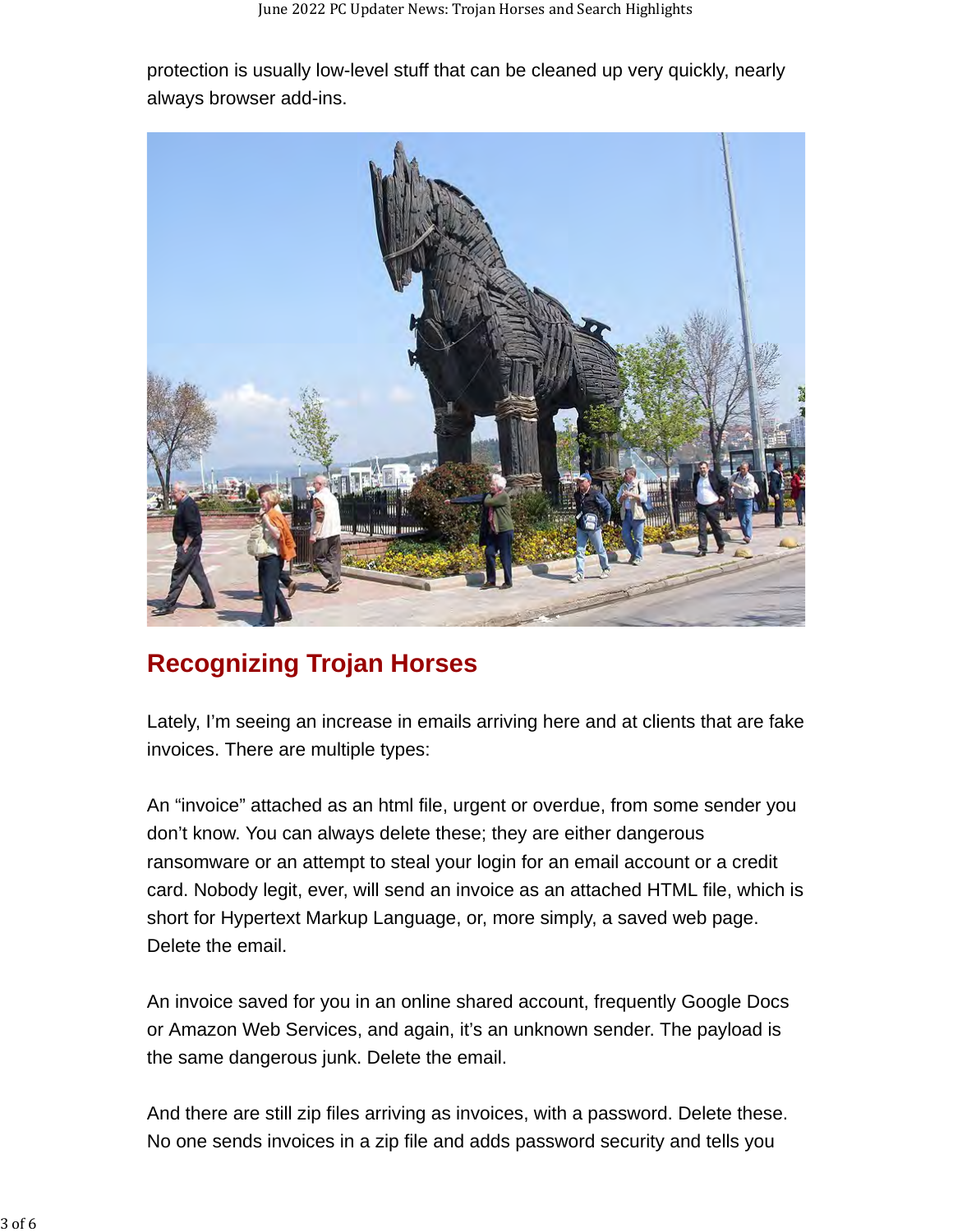the password, all in the same email. It would be insanely bad security for an invoice, but it does block antivirus software from scanning the zip file as it arrives.

## **False Urgency Syndrome and False Authority Syndrome**

**False Urgency:** Most trojan horses cantering into your emails will look urgent. Do something right now or else something else happens. It's just trying to scare you and your staff into clicking on what appears to be a payment or an invoice because it's late, or big, or scary.

**False Authority:** The other approach, sometimes combined, is to make the trojan look like it's coming from some well-known company. Maybe Norton, Appple, or Amazon. But if the email doesn't match how those companies do business, it's just another stray, fake, wooden pony. Don't believe an email came from a big company just because it carries their logo. Look at the sending email address, and always stop, and think: Is that a company I do business with, and is that sending email correct?

More on the Trojan Horse in history, here: [https://en.wikipedia.org/wiki/Trojan\\_Horse](https://en.wikipedia.org/wiki/Trojan_Horse)

![](_page_3_Picture_6.jpeg)

# **How to Turn off Search Highlights**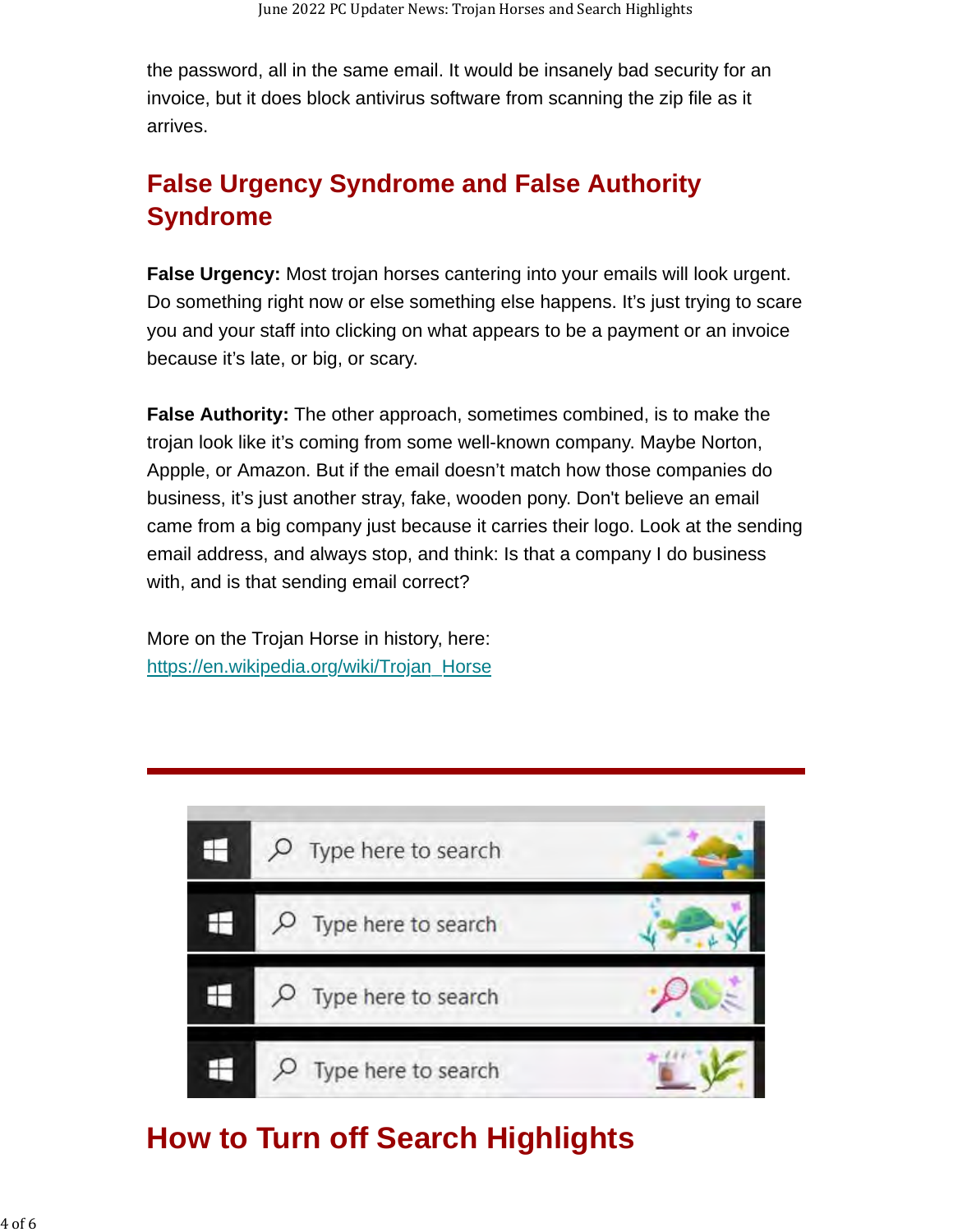Just recently, Microsoft quietly started pushing a new feature into Windows 10. I have no idea why they would add this to Windows 10 but not 11, but here it is: It's a daily cartoon-style link embedded in your search bar. At best, it's distracting, and at worst, it is yet another phone-home reduction of computer speed. If you place the mouse over the cartoon and pause there, it will pop up today's holiday link or travel link. I haven't found a fan of this yet. But you can turn it off easily.

![](_page_4_Picture_2.jpeg)

To turn off Search Highlights, right-click the Taskbar. That's the bottom bar, but NOT the search area. From the popup menu, choose Search, and then click to remove the checkmark next to Search Highlights. Done.